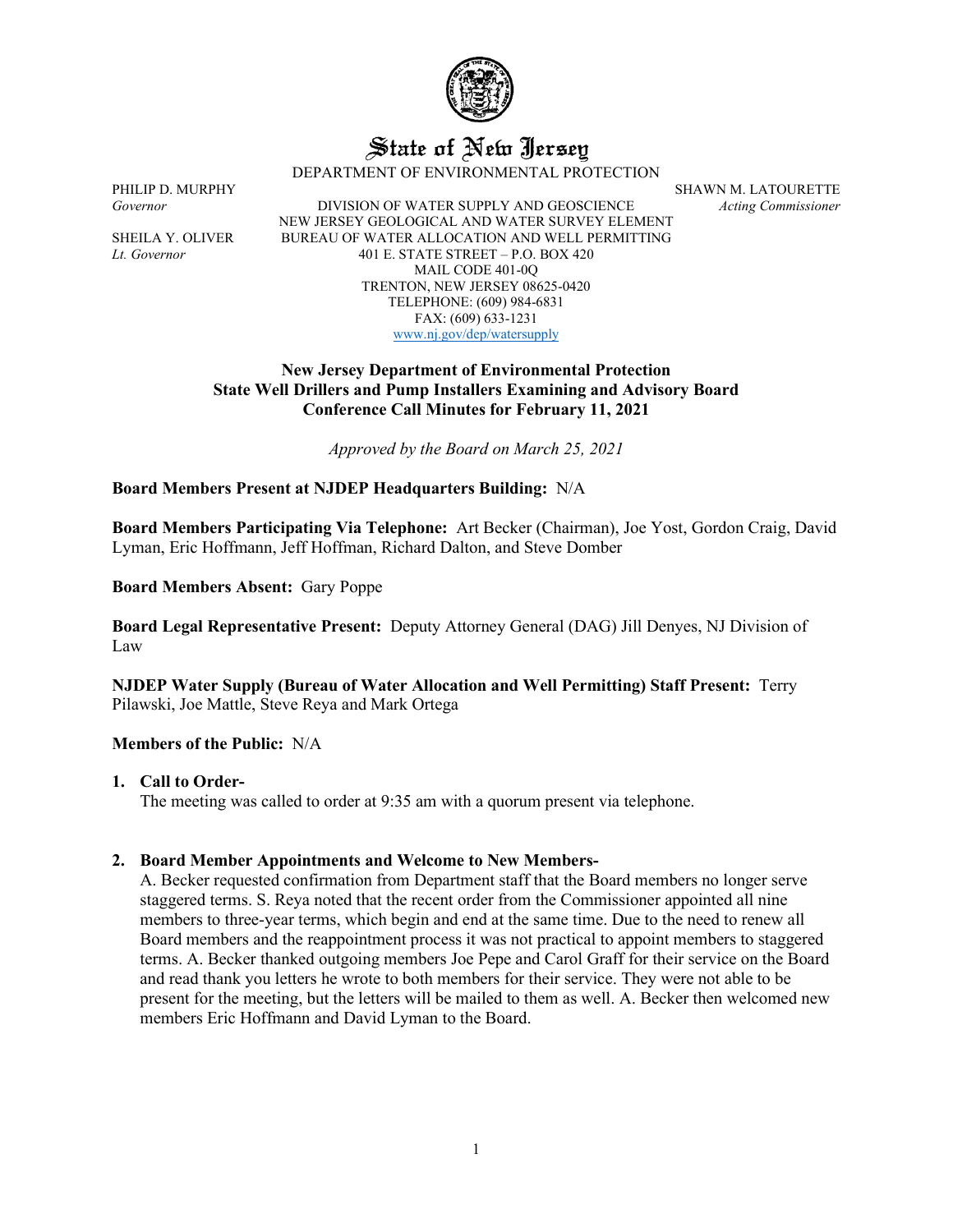## **3. Review and Certification of the January 21, 2021 Conference Call Minutes-A motion to approve the draft minutes as prepared was made by S. Domber, seconded by J. Hoffman, and approved by everyone except for J. Yost who abstained as he was not present for the January meeting.**

# **4. Licensing-**

The Board members reviewed the information for the one pump installer license applicant. A. Becker asked if there was any discussion needed for the license candidate. No further discussion was needed for the applicant, whose information is summarized in the table below.

| <b>License Type</b> | <b>Applicant Name</b> | Employer                |  |
|---------------------|-----------------------|-------------------------|--|
| Pump Installer      | Daniel Mancini        | D'Agostino Well & Water |  |
|                     |                       | Services                |  |

**motion to approve Daniel Mancini for a New Jersey pump installer license was made by J. Yost, seconded by D. Lyman, and approved unanimously.**

# **5. Continuing Education-**

## *All Star Training (All Star)*

S. Reya recapped what was discussed during the January 2021 meeting and the Board's input on an All Star class that reportedly allowed students to complete the course in significantly less time than their application indicated the course would take and the expected duration for which equivalent continuing education points (CEPs) were awarded by the Board and Department. J. Pepe previously brought this issue to the Board's attention and the Board had made a motion for the Department to contact All Star to turn on their course timer that was referenced in their application material as being something they could do, if desired by the Board.

S. Reya noted that he contacted All Star via email to follow up on the Board's motion and had inquired what protections were in place to ensure that licensees who were taking the course were taking it for the full seven-hour period. The representative from All Star said that there was a glitch with the course which had resulted in the timer being disabled for users.

All Star granted an access code to the Department log in and take the course, with the activated timer. S. Reya said he took the course and reported that there was a 50-minute timer for each module. He noted that a user could easily read the information in a shorter amount of time and just wait for the timer to expire to move on to the next module and that there was a large disparity in the number of pages in each section. The timer prevents moving on to the next module but there are large periods of inactivity waiting for the timer to elapse, said S. Reya.

It was further noted that Department representatives discussed this situation with DAG J. Denyes and A. Becker on February 10, 2021. The well rule does not have any language that explicitly states that a course can be revoked and discussed the Board motion that one CEP is equal to one hour of training, though the Board and Department have discussed potential recourse that can be taken for this previously approved course and/or the provider. Following some discussion, Board members recommended giving the course provider an opportunity to address the situation by submitting additional information for review.

J. Yost asked if there was a test/quiz at the end of each section. S. Reya said that there was a short quiz at the end of each module. He continued by stating that each module is between nine and 20 pages, but you have the same amount of time to complete each module. J. Yost asked how the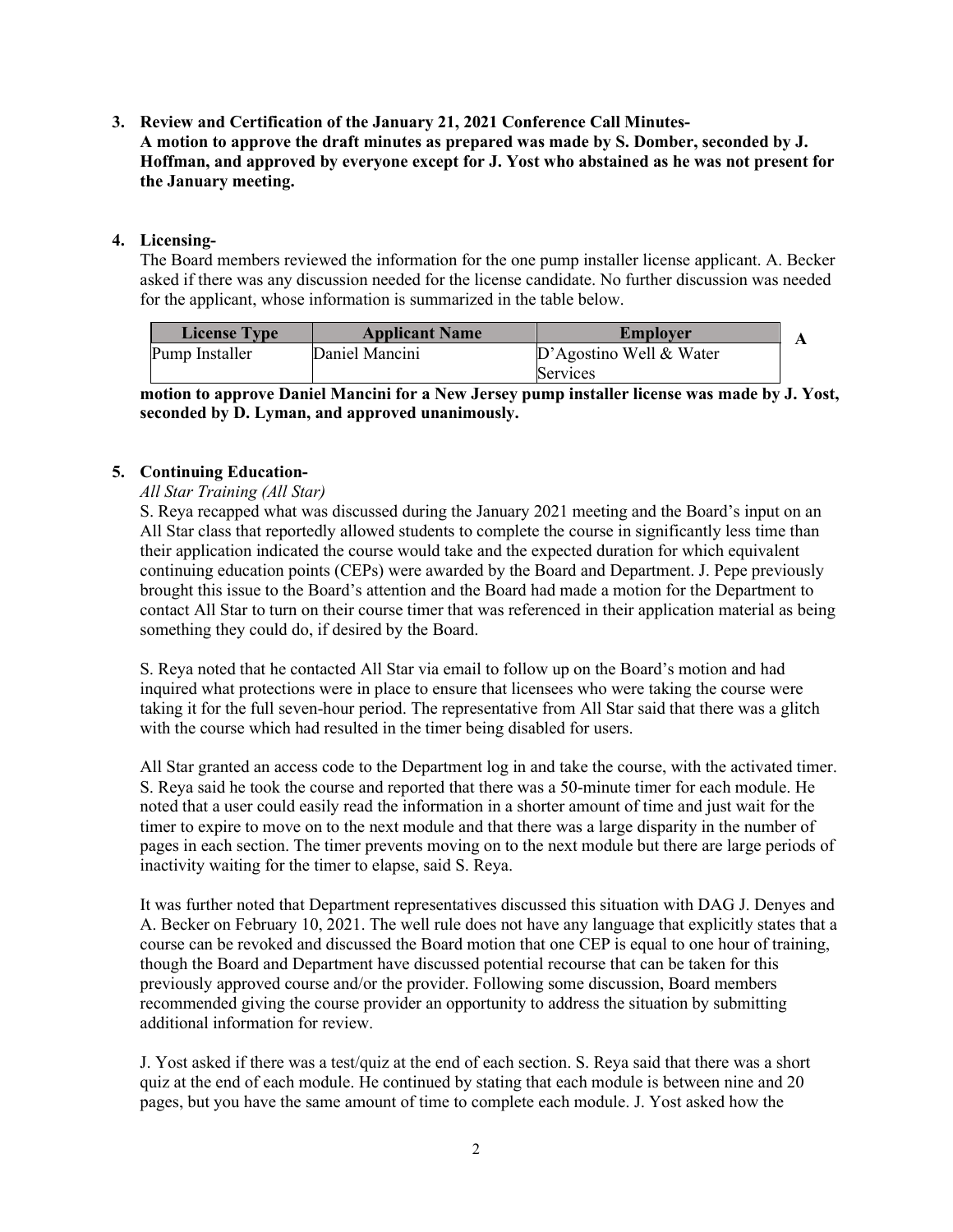International School of Well Drilling (ISWD) courses are formatted compared to the All Star course since those are also offered online. S. Reya noted that ISWD had submitted timed outlines and have recorded sessions though the Department has not actually taken any of the modules. J. Hoffman recommended that All Star convert their modules to an audio format to accurately time each module.

A. Becker discussed the course approval and renewal process with D. Lyman and E. Hoffmann. After providing the new Board members with a recap on the process to approve and renew courses, A. Becker made it clear that the Board needs to express their concerns about this course now. If the course provider fails to take action, then it would jeopardize their chances of renewal for the 2023 – 2026 cycle. Having a course approved for a number of CEPs inconsistent with the course duration also would set an unacceptable precedent moving forward so members all agreed this apparent deficiency needs to be addressed as soon as possible.

**J. Yost made a motion to have the Department contact All Star to submit a revised course application to either adjust the number of CEPs to be awarded or the format of the course. This motion was seconded by G. Craig and approved by all Board members except for R. Dalton, who abstained.**

#### *Rutgers University*

M. Ortega informed the Board that Rutgers is changing the format of their Effective Environmental Field Sampling and Data Collection course. The course was approved in 2020 and renewed as an inperson course. This course will be converted to a self-paced online course which could be taken over the course of a week. M. Ortega stated that he is bringing it to the Board's attention due the change in format and the Board's recent interest in time tracking for self-paced courses. After further discussion on the specific of Rutgers University's proposed format, the Board and Department determined that the methods that Rutgers uses to track time for their users was sufficient.

## **6. Program Updates-**

#### *Well Rule and Well Permitting*

T. Pilawski indicated that the rule is inching closer to being adopted. The Well Permitting Section recently hired one new hourly employee, Jillian Walker. She also said Well Permitting has been approved to hire one more hourly employee and one permanent employee, which they intend to do shortly. T. Pilawski discussed the challenges with training new employees virtually.

#### *Horizontal Directional Drilling (HDD)*

S. Reya said that A. Becker and G. Craig will be meeting with the Science Advisory Board about HDD on February 18th. S. Reya, R. Dalton, J. Hoffman, and Water Enforcement and Compliance recently attended an HDD demonstration in Chesterfield. T. Pilawski said that Well Permitting met with Department management about HDD and had received support for amending the well rule to include standards for this type of drilling; there will be further discussions about potential statutory changes.

A. Becker brought D. Lyman and E. Hoffmann up to speed about the rule adoption. E. Hoffmann asked if HDD is part of the proposed amendments, but A. Becker said that HDD is not part of the amendments. It was noted that many of the changes that are pending in the upcoming rule amendments are administrative and related to licensing and continuing education matters.